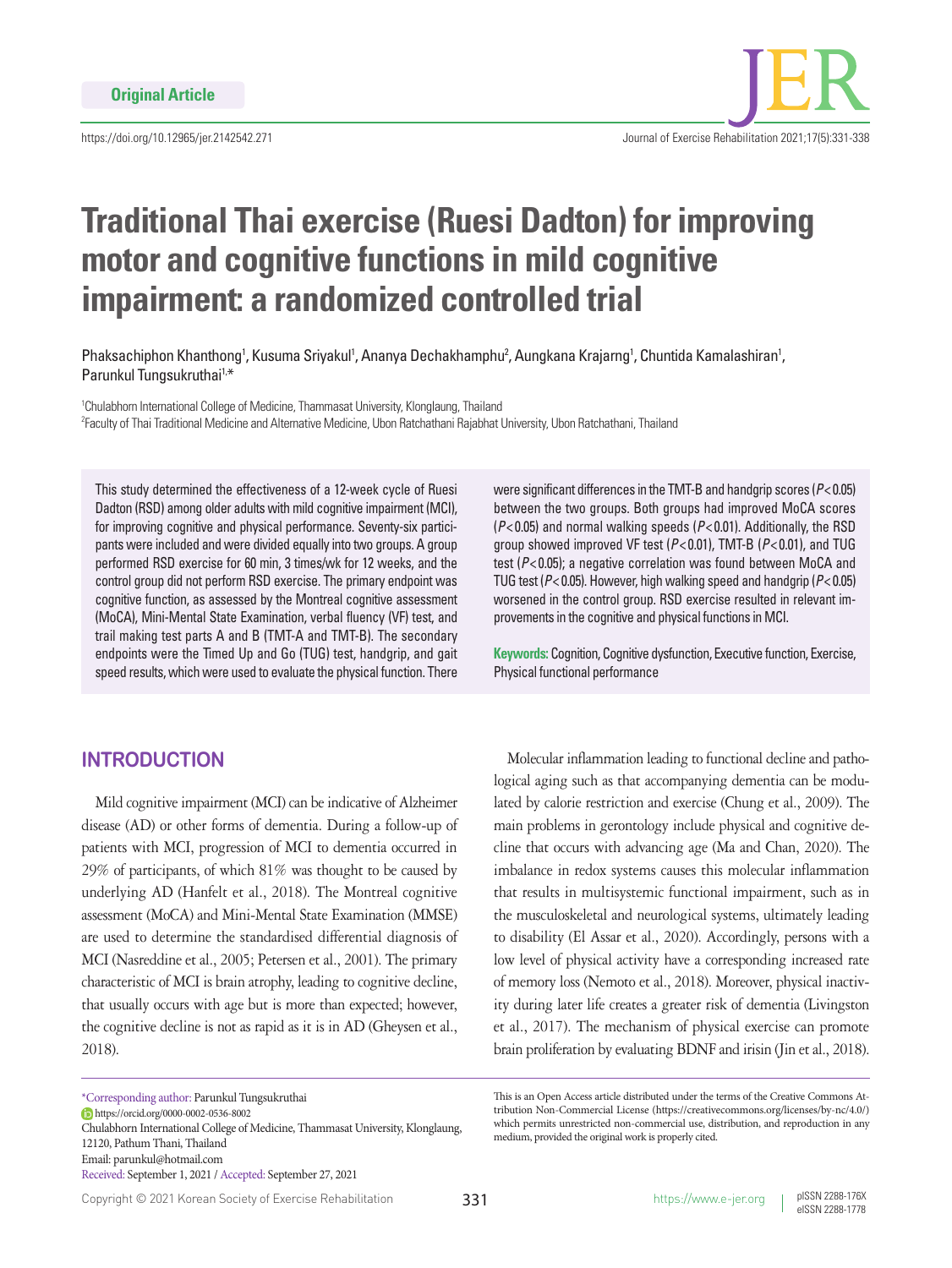There is strong evidence to suggest that continuous physical activity decreases the risk of dementia (Baumgart et al., 2015). Moreover, exercise is a nonpharmacological and therapeutic approach that can prevent the progression of MCI to dementia (Petersen et al., 2018). Persons with MCI who continue performing physical activity have been found to have improved cognitive function (Gheysen et al., 2018). High level of physical activity is also associated with low risk of MCI and dementia of any type (Laurin et al., 2001). The physical performance not only relates to cognitive function in older adults but is also utilized to predict frailty and sarcopenia such as grip strength, TUG test, and walking speed (Keevil and Romero-Ortuno, 2015). Therefore, individuals with dementia are recommended to exercise during all stages of the disease and in many combinations, to improve their strength, balance, mobility, and ability to perform activities of daily living (ADL) (Blankevoort et al., 2010).

Mind-body exercises are beneficial to persons with MCI (Brenes et al., 2019; Eyre et al., 2017; Sungkarat et al., 2017); however, a recent study found that mind-body intervention had a small effect and relatively low certainty for the cognitive function of individuals with MCI (Demurtas et al., 2020). Hence, further confirmation of such results is needed. Ruesi Dadton (RSD) is a traditional Thai exercise that involves slow movement with deep breathing and breath-holding for well-being particularly in the elderly (Noradechanunt et al., 2017), similar to what is performed in a multimodal exercise program. RSD is also a type of mind-body exercise, just like yoga and Tai Chi. Moreover, a previous study had also reported that multimodal exercises concurrent with high-intensity mental activity can promote physical and cognitive performance (Canli and Ozyurda, 2020). In another study, individuals whose occupation involved working on computers showed significant improvement in motion and a tendency toward improved cognition on performing RSD exercise for 4 days (Tanasugarn et al., 2015). However, there is insufficient evidence regarding the ability of RSD exercise to improve cognitive and physical functions in MCI. We hypothesised that RSD exercise enhances cognitive and physical performance. Therefore, this study aimed to examine the effects of 12 weeks of RSD on cognitive and physical performance in MCI.

# **MATERIALS AND METHODS**

### **Study design**

This randomized controlled trial blinded assessors into RSD and control groups. Fig. 1 demonstrates the flow of the study. Ethical



**Fig. 1.** Consort flow chart. RSD, Ruesi Dadton.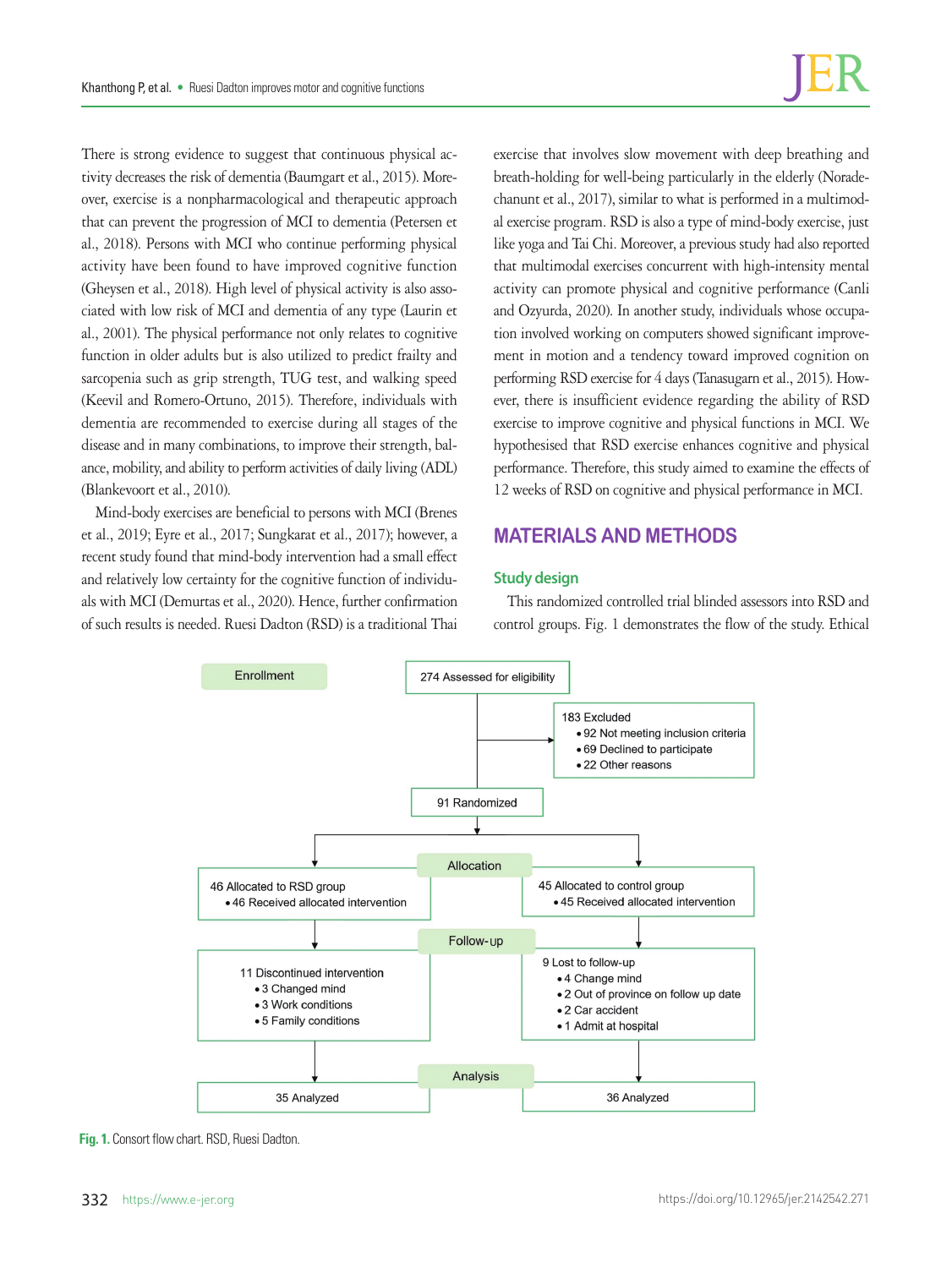approval was obtained from The Human Research Ethics Committee No. 1, Faculty of Medicine, Thammasat University, Thailand (no. 119/2562).

#### **Participants**

The participants were recruited at Huadon Health Promoting Hospital, Ubon Ratchathani Province, Thailand, between June and July 2020. A total of 274 individuals aged 50–80 years were included and grouped according to their ability to read and write (Geda et al., 2010; Northey et al., 2018), hearing ability, speaking ability, ability to communicate in Thai, cognition issues (Petersen, 2004), body mass index (BMI; low to moderate risk, 19-27.5 kg/m<sup>2</sup>) (WHO Expert Consultation, 2004), MMSE score (≥24 points or <24 points) (Mitchell et al., 2014), MoCA score (<26 points or ≥26 points) (Nasreddine et al., 2005; Petersen et al., 2001), and diagnosis of amnestic MCI by a neurologist. The exclusion criteria were as follows: dementia; history or diagnosis of cardiovascular disease; neurological disease or mental symptoms; blood pressure >160/100 mmHg; history of alcoholism or drug addiction; spine problems; history of brain accident or injury; knee pain (visual analogue scale score  $\geq$ 8) or the inability to sit cross-legged; a severe accident during the 3 months before study enrolment; continued regular exercise within the past 2 years ( $\geq$  30 min/day,  $\geq$  3 days/wk); and the intent to perform exercise such as RSD, Tai Chi, yoga, or Chi-Qong within 3 months of study enrolment.

#### **Sample size**

A sample size program was used to calculate the number of participants using T statistics to generate the following two-tailed values:  $\alpha = 0.05$ ;  $\beta = 0.2$ ;  $q1 = 0.5$ ;  $q0 = 0.500$ ;  $E = 0.66$ ; and  $S = 1$ (Huang and Chow, 2019). The standard normal deviation for α was 1.96, the standard normal deviation for β was 0.84, and the standardised effect size (ES) was 0.62 (Kohn and Senyak, 2021). The total number of participants needed was 66; however, an additional 15% participants were recruited in case of dropout. Therefore, recruitment was complete when 76 participants were enrolled.

#### **Randomization**

A random allocation of participants in each group was operated by randomized block sizes stratified for age and years of formal education. The first criterion for stratification was advanced age because of its association with MCI (Gheysen et al., 2018). The second criterion for stratification was reduced duration of education, which highly contributes to risk of dementia (Livingston et al., 2017).

## **Blinding**

This trial adopted a single-blinded assessment owing to the nature of experimental protocol; thus, the participants were aware of their group allocation. The data were collected by assessors who were blinded to the group allocation; group numbers were not indicated on participant forms.

#### **Intervention**

Eligible participants were enrolled in the study after screening, and baseline characteristics were recorded. Before the intervention, both groups were provided with information regarding MCI and dementia prevention by the neurologist. The RSD group participated in 2 days of RSD exercise practice; afterward, they started performing RSD exercise using an instruction video for 12 weeks (60 min/session, 3 times/wk). Two Thai medicine instructors led RSD practices for over a period of 2 days; the first day involved breathing exercises and movement corrections, while the second day emphasised deep breathing and breath-holding with slow movements while performing RSD. The researcher (PK) thoroughly supervised the said program. The video included 15 postures with 10 repetitions for each posture according to the performance guidelines of the Thai Ministry of Public Health (Khanthong et al., 2021).

The RSD interventions were conducted after completion of all measurements at baseline. RSD videos, exercise models before a class, supervisor guidance, and 2–4 supervisor assistants were involved in the morning program between 8:00 and 10:00 a.m.

#### **Cognitive tests**

The MoCA and MMSE global cognitive tests were used for screening; individuals with MCI with scores of  $\geq 24$  and  $\lt 25$  were asked to participate in the study (Nasreddine et al., 2005). The verbal fluency (VF) test score was used to determine memory function; individuals were asked to name as many animals as possible within 1 min (Muangpaisan et al., 2010). The trail making test (TMT) was used to determine executive function: TMT part A (TMT-A) involved drawing a line of numbers from 1 to 25 inside a circle and TMT part B (TMT-B) involved drawing lines from numbers to months inside a circle (in Thai abbreviated language) (Tombaugh, 2004). The results were recorded as seconds using a stopwatch.

#### **Physical tests**

Balance, strength, and speed were measured using the Timed Up and Go (TUG) test, digital hand dynamometer (EH101; Camry,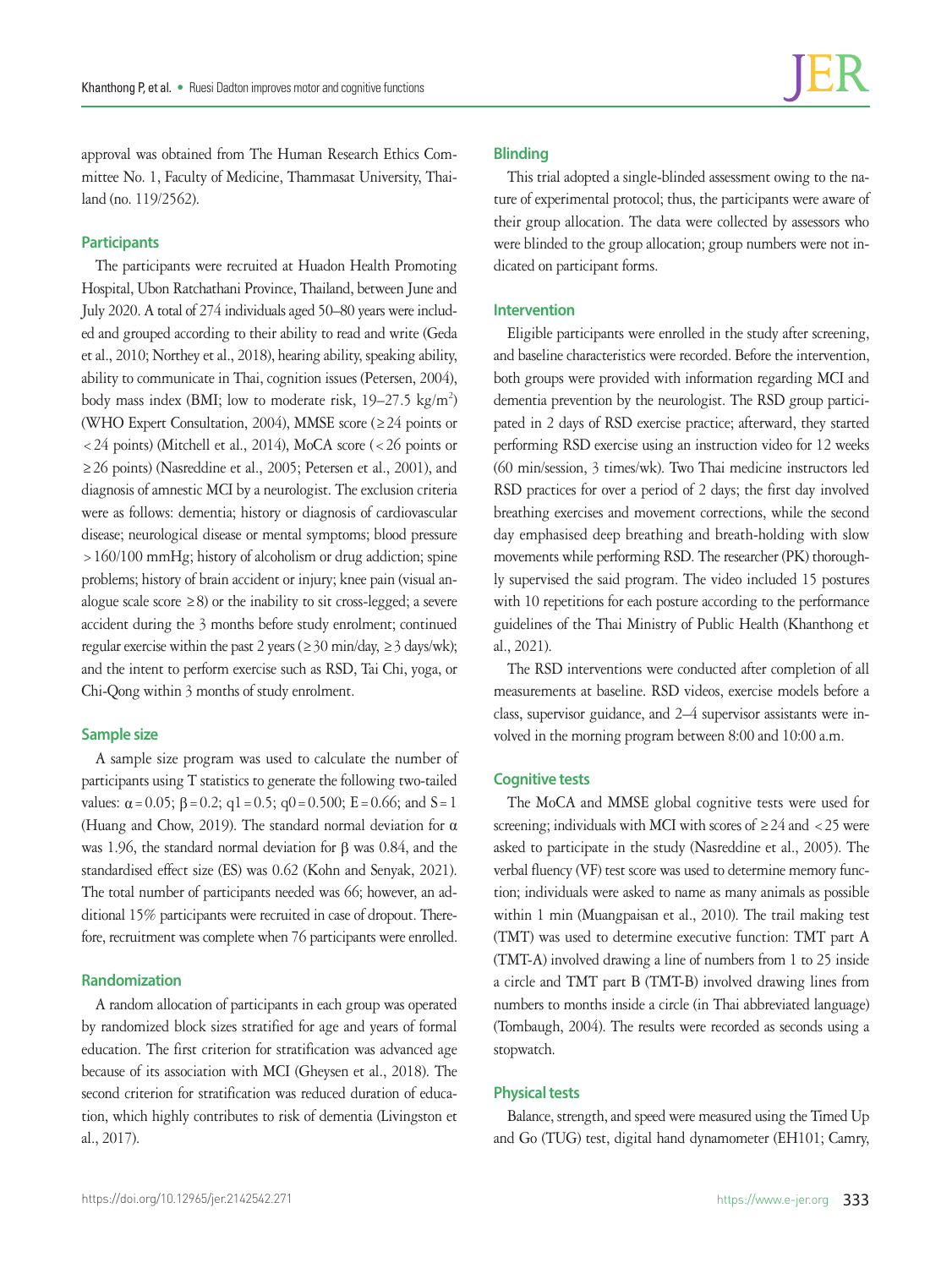Guangdong, China), and walking speed, respectively, and were analyzed to determine physical function. The TUG test was used to evaluate agility and dynamic balance from sitting to standing, walking a distance of 3 m, turning around, and sitting in the same place. To measure handgrip strength, the participants sat face-toface with the physical therapist and flexed their elbows at 90° with mild wrist extension in a neutral position. The participants were subsequently instructed to squeeze the handle of the dynamometer for 5 sec and, followed by a 2-min rest. Walking speed was measured using a 10-m normal walking speed (NWS) and 5-m high walking speed (HWS) tests conducted by three assessors (an instructor, a timer, and a signal starter).

**Table 1.** Baseline characteristics of participants who completed posttesting  $(N = 71)$ 

| Characteristic           | $RSD(n=35)$      | Control ( $n = 36$ ) | $P$ -value |
|--------------------------|------------------|----------------------|------------|
| Age (yr)                 | $60.26 + 5.67$   | $61.47 \pm 7.49$     | 0.67       |
| Female sex               | 31 (88.57)       | 25 (69.44)           | $0.02*$    |
| Primary school           | 25 (71.43)       | 21 (58.33)           | 0.40       |
| Weight (kg)              | $54.63 \pm 6.58$ | $56.14 + 6.67$       | 0.19       |
| BMI (kg/m <sup>2</sup> ) | $23.08 + 2.28$   | $23.40 \pm 2.31$     | 0.56       |
| Waist circumference (cm) | $8187 + 752$     | $82.89 + 5.36$       | 0.86       |
| Agriculture              | 23 (65.71)       | 24 (66.67)           | 0.59       |
| Chronic diseases         | 15 (42.86)       | 12 (33.33)           | 0.40       |
| <b>MMSE</b>              | $26.91 \pm 1.85$ | $26.19 \pm 1.67$     | 0.06       |

Values are presented as mean± standard deviation or number (%).

RSD, Ruesi Dadton; BMI, body mass index; MMSE, Mini-Mental State Examination. \**P*< 0.05, statistically significant differences.

#### **Table 2.** Pre-post assessment

#### **Data analysis**

Data were analyzed using IBM SPSS Statistics ver. 24.0 (IBM Co., Armonk, NY, USA). Descriptive statistics of the frequency, percentage, mean, and standard deviation were used to analyze the data of the RSD and control groups. Comparisons of differences between the groups were performed using chi-square and Fisher exact tests for nominal scales, and the Mann–Whitney *U*-test for interval scales. The McNemar and Wilcoxon signed-rank tests were used to analyze differences within each group before and after the intervention using nominal and interval scales, respectively. The Pearson correlation test was used to determine the relationships of MoCA with cognitive function and physical performance.

## **RESULTS**

#### **Baseline characteristics**

Seventy-one (RSD group,  $n=35$ ; control group,  $n=36$ ) participants were assessed during the analysis. Significant differences were not observed in terms of age, education, BMI, waist circumference, occupation, and illness history of the participants; however, sex was significant  $(P < 0.05)$  (Table 1). With the exclusion of the dropout participants, this study has an 80.0% power to detect an ES of 0.665 (Kohn and Senyak, 2021).

#### **Clinical assessments**

MoCA scores were significantly improved in both the RSD and control groups at  $P < 0.001$  and 0.02, respectively (Table 2). The RSD group also showed significant improvements at *P*<0.01 for

| Variable       | $RSD(n=35)$                |                       |             | Control $(n = 36)$       |                    |             |
|----------------|----------------------------|-----------------------|-------------|--------------------------|--------------------|-------------|
|                | Pre                        | Post                  | Effect size | Pre                      | Post               | Effect size |
| Cognition      |                            |                       |             |                          |                    |             |
| MoCA           | $20.31 \pm 3.31^{\dagger}$ | $22.09 \pm 3.47***$   | 0.503       | $18.50 + 2.92^{\dagger}$ | $19.33 + 2.77*$    | 0.367       |
| VF test (n)    | $17.03 \pm 3.75$           | $19.51 \pm 4.03$ **   | 0.517       | $16.28 + 4.02$           | $17.28 \pm 2.99$   | 0.265       |
| TMT-A (sec)    | $61.07 + 26.83$            | $58.20 + 21.27$       | 0.044       | $64.85 \pm 31.05$        | $62.95 \pm 25.78$  | 0.060       |
| TMT-B (sec)    | $174.14 + 84.24$           | $133.11 \pm 69.60$ ** | 0.710       | $191.67 \pm 118.07$      | $172.61 + 83.88$   | 0.633       |
| Physical       |                            |                       |             |                          |                    |             |
| TUG test (sec) | $10.23 + 1.18$             | $9.81 \pm 1.22$ *     | 0.381       | $10.57 \pm 1.96$         | $10.58 \pm 1.85$   | 0.033       |
| Handgrip (kg)  | $26.08 + 5.49$             | $26.18 \pm 5.64$      | 0.006       | $27.35 + 7.59$           | $25.71 \pm 7.79$ * | 0.322       |
| 5-m HWS (sec)  | $3.65 \pm 0.43$            | $3.72 \pm 0.54$       | 0.103       | $3.68 \pm 0.59$          | $3.81 \pm 0.44*$   | 0.395       |
| 10-m NWS (sec) | $8.88 \pm 0.84$            | $7.88 \pm 0.94***$    | 0.838       | $8.99 \pm 1.21$          | $7.98 \pm 1.02***$ | 0.973       |

Values are presented as mean± standard deviation.

RSD, Ruesi Dadton; MoCA, Montreal cognitive assessment; VF, verbal fluency; TMT-A, trail making test part A; TMT-B, trail making test part B; TUG, Timed Up and Go; HWS, high walking speed; NWS, normal walking speed.

\**P*< 0.05, statistically significant difference within-group. \*\**P*< 0.001, statistically significant difference within-group. † *P*< 0.05, statistically significant difference between-group.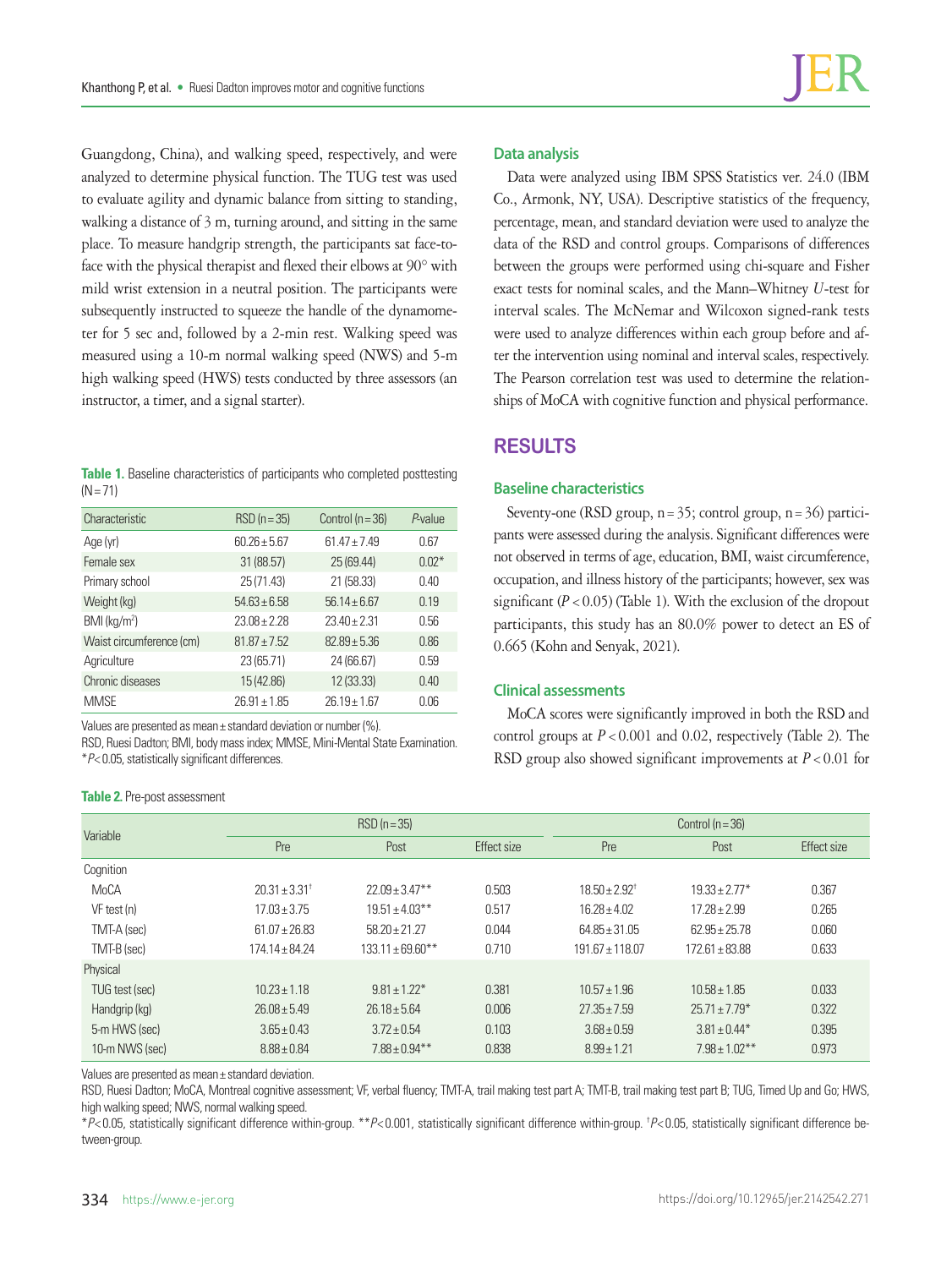| $RSD(n=35)$       | Control ( $n = 36$ ) | P-value | <b>Effect size</b> |
|-------------------|----------------------|---------|--------------------|
|                   |                      |         |                    |
| $1.77 + 2.91$     | $0.83 + 2.13$        | 0.16    | 0.189              |
| $2.49 + 3.85$     | $1.00 + 4.48$        | 018     | 0.182              |
| $2.86 \pm 24.53$  | $1.61 \pm 21.69$     | 0.95    | 0.009              |
| $41.09 \pm 57.33$ | $19.06 + 99.52$      | $0.02*$ | 0.312              |
|                   |                      |         |                    |
| $042 + 111$       | $-0.01 + 1.28$       | 0.25    | 0.157              |
| $0.10 + 2.56$     | $-1.62 + 3.83$       | $0.04*$ | 0.283              |
| $-0.06 + 0.52$    | $-0.14 \pm 0.43$     | 0.33    | 0.133              |
| $0.98 + 1.00$     | $1.01 \pm 0.90$      | 0.66    | 0.061              |
|                   |                      |         |                    |

Values are presented as mean± standard deviation.

RSD, Ruesi Dadton; MoCA, Montreal cognitive assessment; VF, verbal fluency; TMT-A, trail making test part A; TMT-B, trail making test part B; TUG, Timed Up and Go; HWS, high walking speed; NWS, normal walking speed. \**P*< 0.05, statistically significant differences.

VF test, TMT-B, and 10-m NWS, and at *P*<0.05 for TUG. The control group showed significant improvement in 10-m NWS scores at  $P < 0.01$ , but the handgrip test and 5-m HWS scores were significantly worse than before  $(P < 0.05)$ .

When the results between the two groups were compared, significant differences in TMT-B  $(P = 0.02)$  and handgrip  $(P = 0.04)$ were observed (Table 3). A medium ES was observed in TMT-B, while others exhibited low association.

## **Correlations among changes in the MoCA scores and physical function**

Changes in the MoCA scores based on the physical function were evaluated (Table 4). Negative correlations between the MoCA and TUG test scores (*r*=-0.38, *P*<0.05) were observed in the RSD group.

## **DISCUSSION**

This study suggests that a 12-week RSD exercise program can induce significant improvements in physical function and reduce cognitive decline. The duration of this study was based on the suggestion of the World Health Organization that older adults (≥65 years) should perform at least 150 min of moderate exercise every week (Bull et al., 2020). The physical and cognitive performance results of this study were similar to those of the multimodal exercise program (Canli and Ozyurda, 2020). They were consistent with improved cognitive function observed in individuals aged 50 years who exercised at moderate intensity for 45–60 min per session (Geda et al., 2010; Northey et al., 2018); this also sup**Table 4.** Correlation among changes in the Montreal cognitive assessment scores

| Variable | $RSD(n=35)$ |         | Control $(n = 36)$ |            |
|----------|-------------|---------|--------------------|------------|
|          |             | P-value |                    | $P$ -value |
| TUG test | $-0.38$     | $0.02*$ | 0.25               | 0.13       |
| Handgrip | $-0.05$     | 0.77    | $-0.06$            | 0.72       |
| 5-m HWS  | $-0.14$     | 0.41    | $-0.02$            | 0.87       |
| 10-m NWS | $-0.12$     | 0.47    | $-0.06$            | 0.68       |

Comparisons were tested using Pearson correlation coefficient analysis. RSD, Ruesi Dadton; TUG, Timed Up and Go; HWS, high walking speed; NWS, normal walking speed.

\**P*< 0.05, statistically significant differences.

ports the idea that RSD exercise improves the cognitive function of healthy individuals within a short time (Tanasugarn et al., 2015). Participants were allocated to one of two groups based on their risk of MCI determined by age and education level (Luck et al., 2010). Although the baseline characteristics of both groups showed a significant difference in sex, this conflicted with the result of other studies on risk factors for MCI (Baumgart et al., 2015).

For cognition, evaluation of the MoCA scores indicated significant improvements in both groups; this can be attributed to various factors. For example, some MoCA questions (such as subtract 7 from 100) were difficult to answer for a few individuals. Another reason was high sensitivity of the questionnaire, which may have increased the scores (Nasreddine et al., 2005). The TMT-B representing the executive function revealed significant differences between and within groups because higher-complexity tasks require minimal changes to be detectable. Additionally, the results showed no significant difference in RSD, suggesting that TMT-A had simpler tasks than TMT-B. Furthermore, the VF test (representing memory function) scores were significant in the RSD group. These findings indicate that any type of mind-body intervention, such as Tai Chi, can reduce cognitive decline, especially in executive and memory functions of individuals with MCI and dementia (Gheysen et al., 2018; Nuzum et al., 2020). However, meta-analysis and systematic review of Tai Chi in MCI reported a different impact on cognitive results (Miller and Taylor-Piliae, 2014; Wayne et al., 2014; Wu et al., 2019). Wu et al. (2019) demonstrated that Tai Chi can improve global cognition and memory, but not executive function. Other reviews of Tai Chi found that the executive function can be improved (Miller and Taylor-Piliae, 2014; Wayne et al., 2014). Yoga also resulted in improvements in MCI when compared with the gold standard of memory training and executive function (Eyre et al., 2017).

RSD exercise can induce as much improvement in cognition,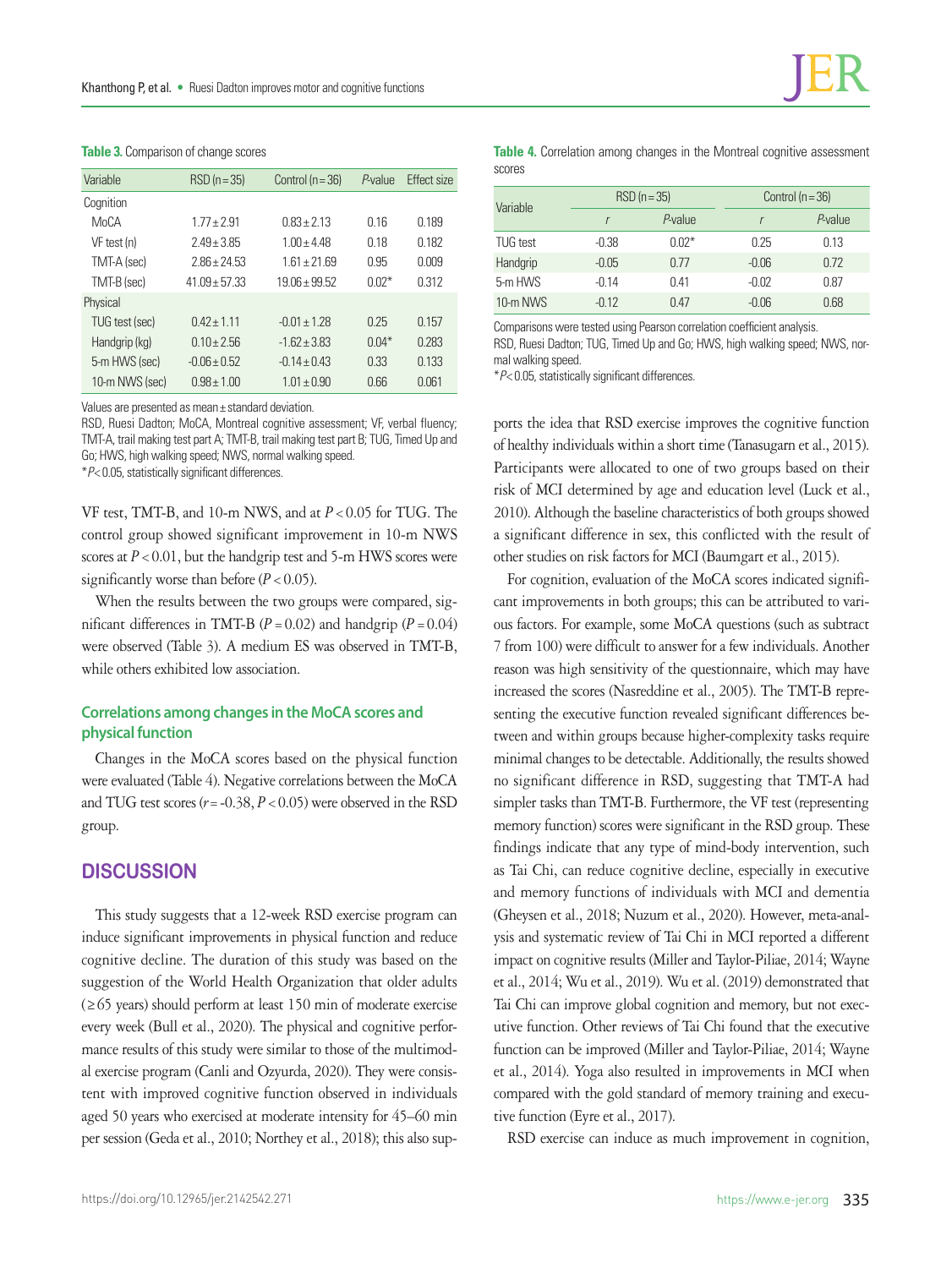and executive and memory functions as shown by any other mindbody intervention. The results of the TUG, handgrip strength, and gait speed tests had varying consistency that depended on the duration, movement, posture, and intensity of the mind-body intervention. The TUG test showed significant improvements in the RSD group but not in the control group (Table 2). As a result, the TUG test measures distinct brain activity within the grey matter that is involved with many brain areas and differs between healthy individuals and individuals with MCI (Allali et al., 2020). This correlation may be significant because the task for TUG test is related to the medial temporal lobe, which is the area responsible for cognitive function (Kose et al., 2016). Multimodal exercise has been investigated, but significant improvements were not observed in the exercise group (De Andrade et al., 2013). Although mindbody intervention was a limitation in a number of related studies, significant differences were seen (Hishikawa et al., 2019; Hsieh et al., 2018). Virtual reality-based Tai Chi exercise resulted in many improvements in the physical function, and the control group experienced no significant changes (Hsieh et al., 2018). Individuals with MCI who practiced yoga and other exercise showed improvements in the TUG test score after 1 year but not within 6 months (Hishikawa et al., 2019).

Significant differences in handgrip strength between individuals with and without decline in cognitive function have been observed. Our data showed a significant decrease in the control group but not in the RSD group, and found a significant difference in strength between the groups. These results were similar to those of a previous study on Tai Chi (Sun et al., 2015) and another study on yoga (Ikai et al., 2017) that found significantly improved handgrip strength. Additional investigations of improvements in strength as a result of mind-body intervention are required.

For gait speed, the 5-m HWS score could possibly may be a more of a sensitive detector than the 10-m NWS score because as no significant decrease in the 5-m HWS score was found in the RSD group and while a significant decrease with a medium ES was detected in the control group. Our results were consistent with those of Sun et al. (2015) wherein the difference between groups after 3 months was not significant. Although there was a slight tendency for decreased 5-m HWS scores, which are consistent with those of a previous study, they were not observed within 3 months; however, they were observed after 6 months of performing Tai Chi (Hsieh et al., 2018; Sun et al., 2015). Therefore, longer follow-up periods are required to confirm the plausibility of these results. In the control group, reducing the speed of cognitive decline, which is a predictor of MCI and dementia, seemed to reverse dementia

(Grande et al., 2020). Furthermore, another study found that the gait speed of individuals with diabetes could be a predictor and detector of MCI (Machii et al., 2020).

In conclusion, RSD, or traditional Thai exercise, has the potential to improve cognitive function and physical performance and reduce the risk of cognitive decline associated with any type of dementia, especially MCI. To the best of our knowledge, this is the first randomized controlled study on the effects of RSD exercise on individuals with MCI, that also examined cognitive and physical functions.

There were several limitations to this study. First, there was no screening for temporary MCI diagnoses, such as vitamin D and thyroid deficiency testing. Second, we could not limit confounding factors such as ADL and occupational activity performed by both groups. One participant in the control group experienced improvements in all parameters because of changes in behaviour (improved diet and increased exercise) upon being diagnosed with hypertension. Finally, there were limitations to the quality and quantity of mind-body exercise, particularly RSD exercise, performed by individuals with MCI. This study provides preliminary evidence that RSD exercise may be relevant in the prevention of cognitive decline, particularly for complex tasks, in the context of MCI. Furthermore, RSD exercise might lead to improvements in memory, balance, and speed; however, a larger study is required to confirm these results.

# **CONFLICT OF INTEREST**

No potential conflict of interest to this article was reported.

# **ACKNOWLEDGMENTS**

The authors wish to thank the Thai Traditional Medical Knowledge Fund and the Thai Ministry of Public Health for funding this study.

# **REFERENCES**

- Allali G, Montembeault M, Griffa A, Beauchet O. Default mode network and the timed up and go in MCI: a structural covariance analysis. Exp Gerontol 2020;129:110748.
- Baumgart M, Snyder HM, Carrillo MC, Fazio S, Kim H, Johns H. Summary of the evidence on modifiable risk factors for cognitive decline and dementia: a population-based perspective. Alzheimers Dement 2015; 11:718-726.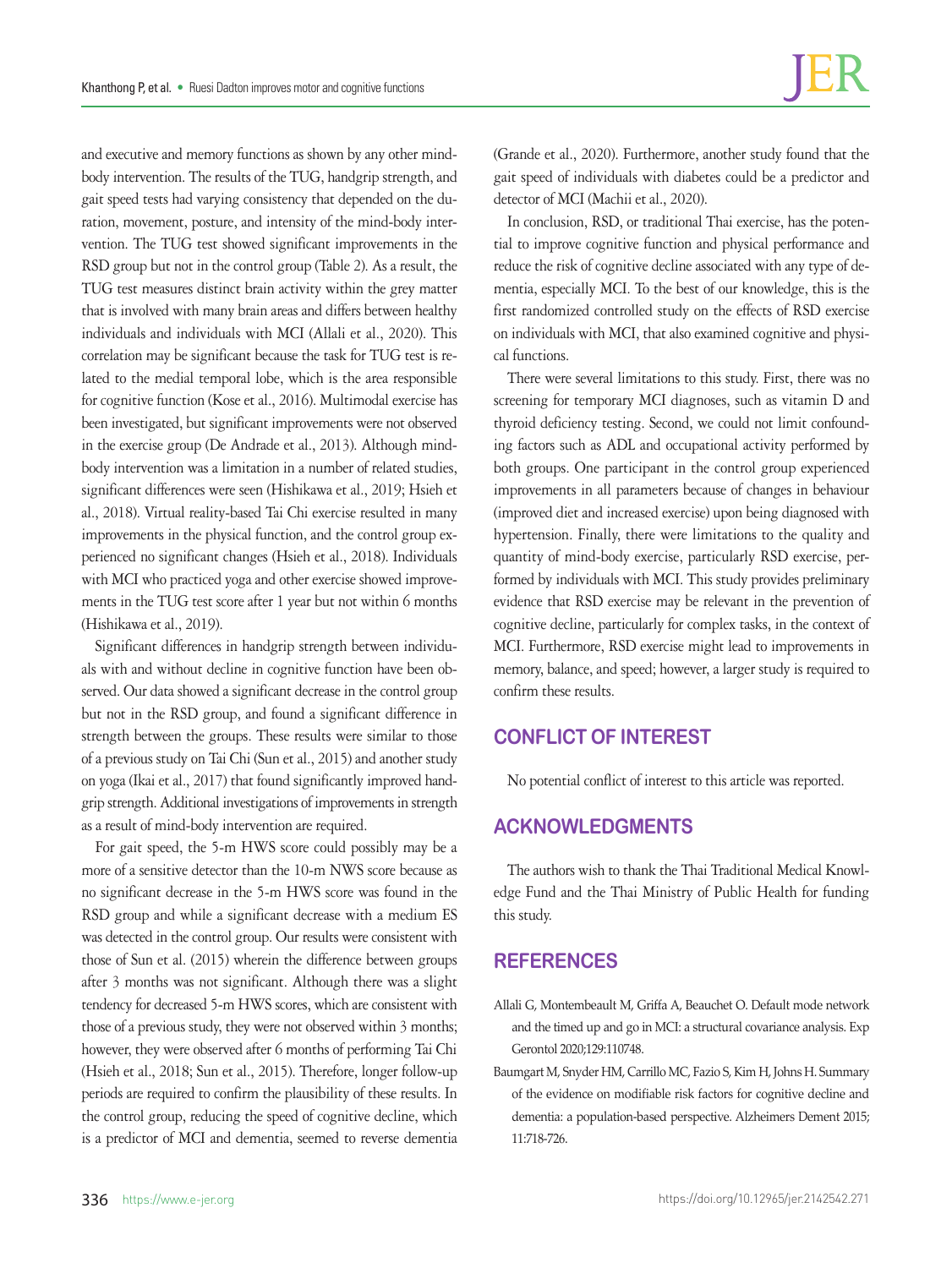- Blankevoort CG, van Heuvelen MJ, Boersma F, Luning H, de Jong J, Scherder EJ. Review of effects of physical activity on strength, balance, mobility and ADL performance in elderly subjects with dementia. Dement Geriatr Cogn Disord 2010;30:392-402.
- Brenes GA, Sohl S, Wells RE, Befus D, Campos CL, Danhauer SC. The effects of yoga on patients with mild cognitive impairment and dementia: a scoping review. Am J Geriatr Psychiatry 2019;27:188-197.
- Bull FC, Al-Ansari SS, Biddle S, Borodulin K, Buman MP, Cardon G, Carty C, Chaput JP, Chastin S, Chou R, Dempsey PC, DiPietro L, Ekelund U, Firth J, Friedenreich CM, Garcia L, Gichu M, Jago R, Katzmarzyk PT, Lambert E, Leitzmann M, Milton K, Ortega FB, Ranasinghe C, Stamatakis E, Tiedemann A, Troiano RP, van der Ploeg HP, Wari V, Willumsen JF. World Health Organization 2020 guidelines on physical activity and sedentary behaviour. Br J Sports Med 2020;54:1451-1462.
- Canli S, Ozyurda F. A multi-modal exercise intervention that improves cognitive function and physical performance, elderly with mobilityrelated disability: a randomized controlled trial. J Sports Med Phys Fitness 2020;60:1027-1033.
- Chung HY, Cesari M, Anton S, Marzetti E, Giovannini S, Seo AY, Carter C, Yu BP, Leeuwenburgh C. Molecular inflammation: underpinnings of aging and age-related diseases. Ageing Res Rev 2009;8:18-30.
- De Andrade LP, Gobbi LT, Coelho FG, Christofoletti G, Costa JL, Stella F. Benefits of multimodal exercise intervention for postural control and frontal cognitive functions in individuals with Alzheimer's disease: a controlled trial. J Am Geriatr Soc 2013;61:1919-1926.
- Demurtas J, Schoene D, Torbahn G, Marengoni A, Grande G, Zou L, Petrovic M, Maggi S, Cesari M, Lamb S, Soysal P, Kemmler W, Sieber C, Mueller C, Shenkin SD, Schwingshackl L, Smith L PhD, Veronese N; European Society of Geriatric Medicine Special Interest Group in Systematic Reviews and Meta-Analyses, Frailty, Sarcopenia, and Dementia. Physical activity and exercise in mild cognitive impairment and dementia: an umbrella review of intervention and observational studies. J Am Med Dir Assoc 2020;21:1415-1422.e6
- El Assar M, Angulo J, Rodríguez-Mañas L. Frailty as a phenotypic manifestation of underlying oxidative stress. Free Radic Biol Med 2020;149: 72-77.
- Eyre HA, Siddarth P, Acevedo B, Van Dyk K, Paholpak P, Ercoli L, St Cyr N, Yang H, Khalsa DS, Lavretsky H. A randomized controlled trial of Kundalini yoga in mild cognitive impairment. Int Psychogeriatr 2017; 29:557-567.
- Geda YE, Roberts RO, Knopman DS, Christianson TJ, Pankratz VS, Ivnik RJ, Boeve BF, Tangalos EG, Petersen RC, Rocca WA. Physical exercise, aging, and mild cognitive impairment: a population-based study. Arch Neurol 2010;67:80-86.
- Gheysen F, Poppe L, DeSmet A, Swinnen S, Cardon G, De Bourdeaudhuij

I, Chastin S, Fias W. Physical activity to improve cognition in older adults: can physical activity programs enriched with cognitive challenges enhance the effects? A systematic review and meta-analysis. Int J Behav Nutr Phys Act 2018;15:63.

- Grande G, Rizzuto D, Vetrano DL, Marseglia A, Vanacore N, Laukka EJ, Welmer AK, Fratiglioni L. Cognitive and physical markers of prodromal dementia: a 12-year-long population study. Alzheimers Dement 2020;16:153-161.
- Hanfelt JJ, Peng L, Goldstein FC, Lah JJ. Latent classes of mild cognitive impairment are associated with clinical outcomes and neuropathology: Analysis of data from the National Alzheimer's Coordinating Center. Neurobiol Dis 2018;117:62-71.
- Hishikawa N, Takahashi Y, Fukui Y, Tokuchi R, Furusawa J, Takemoto M, Sato K, Yamashita T, Ohta Y, Abe K. Yoga-plus exercise mix promotes cognitive, affective, and physical functions in elderly people. Neurol Res 2019;41:1001-1007.
- Hsieh CC, Lin PS, Hsu WC, Wang JS, Huang YC, Lim AY, Hsu YC. The effectiveness of a virtual reality-based Tai Chi exercise on cognitive and physical function in older adults with cognitive impairment. Dement Geriatr Cogn Disord 2018;46:358-370.
- Huang Z, Chow SC. Probability monitoring procedures for sample size determination. J Biopharm Stat 2019;29:887-896.
- Ikai S, Uchida H, Mizuno Y, Tani H, Nagaoka M, Tsunoda K, Mimura M, Suzuki T. Effects of chair yoga therapy on physical fitness in patients with psychiatric disorders: a 12-week single-blind randomized controlled trial. J Psychiatr Res 2017;94:194-201.
- Jin Y, Sumsuzzman DM, Choi J, Kang H, Lee SR, Hong Y. Molecular and functional interaction of the myokine irisin with physical exercise and Alzheimer's disease. Molecules 2018;23:3229.
- Keevil VL, Romero-Ortuno R. Ageing well: a review of sarcopenia and frailty. Proc Nutr Soc 2015;74:337-347.
- Kohn MA, Senyak J. Sample size calculators [Internet]. San Francisco: UCSF CTSI; 2021 [cited 2021 June 26]. Available from: [https://www.](https://www.sample-size.net/) [sample-size.net/](https://www.sample-size.net/).
- Khanthong P, Natason A, Dechakhamphu A. Benefit of Ruesi Dadton on oxidative stress and physical performance: quasi-experimental study. Phys Occup Ther Geriatr 2021:1-15. [https://doi.org/10.1080/02703181.2](https://doi.org/10.1080/02703181.2021.1980480) [021.1980480](https://doi.org/10.1080/02703181.2021.1980480).
- Kose Y, Ikenaga M, Yamada Y, Morimura K, Takeda N, Ouma S, Tsuboi Y, Yamada T, Kimura M, Kiyonaga A, Higaki Y, Tanaka H; Nakagawa Study Group. Timed Up and Go test, atrophy of medial temporal areas and cognitive functions in community-dwelling older adults with normal cognition and mild cognitive impairment. Exp Gerontol 2016; 85:81-87.
- Laurin D, Verreault R, Lindsay J, MacPherson K, Rockwood K. Physical